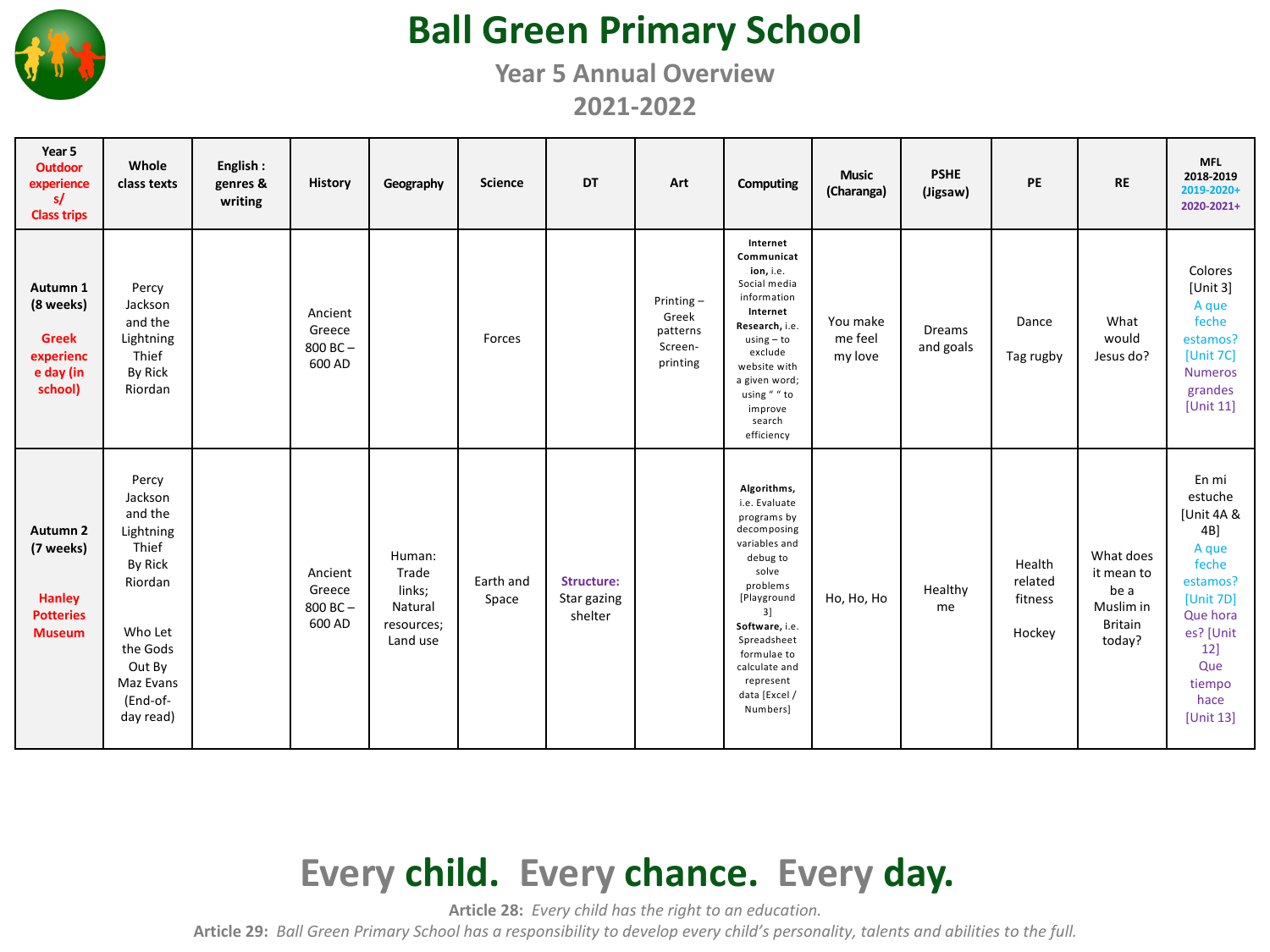

### **Ball Green Primary School**

**Year 5 Annual Overview**

**2021-2022**

| Year 5<br><b>Outdoor</b><br>experience<br>s/<br><b>Class trips</b>                 | Whole<br>class texts                                                                                                  | English:<br>genres &<br>writing | <b>History</b> | Geography                                             | <b>Science</b>                               | <b>DT</b>                                                                  | Art                                                                              | Computing                                                                                                                                                                                                                                | <b>Music</b><br>(Charanga)              | <b>PSHE</b><br>(Jigsaw)   | PE                | <b>RE</b>                                                     | <b>MFL</b><br>2018-2019<br>2019-2020+<br>2020-2021+                                                                     |
|------------------------------------------------------------------------------------|-----------------------------------------------------------------------------------------------------------------------|---------------------------------|----------------|-------------------------------------------------------|----------------------------------------------|----------------------------------------------------------------------------|----------------------------------------------------------------------------------|------------------------------------------------------------------------------------------------------------------------------------------------------------------------------------------------------------------------------------------|-----------------------------------------|---------------------------|-------------------|---------------------------------------------------------------|-------------------------------------------------------------------------------------------------------------------------|
| Spring 1<br>(7 weeks)                                                              | Harry<br>Potter<br>By<br>J.K.<br>Rowling                                                                              |                                 |                |                                                       | Properties<br>and<br>Changes of<br>materials |                                                                            |                                                                                  | Internet<br>Communicati<br>on, i.e.<br>Identity<br>protection,<br>theft<br>Internet<br>Research, i.e.<br>Search<br>results<br>selection and<br>publishing<br>fact and<br>opinion                                                         |                                         | Being me in<br>my world   | Gym<br>Basketball | Why do<br>some<br>people<br>believe God<br>exists?            | Hola<br>[Unit 1A &<br>1B<br>A que feche<br>estamos?<br>[Unit 7A]<br>Mi familia y<br>yo<br>[Unit 9A&B]                   |
| Spring 2<br>(6 weeks)<br><b>Harry</b><br><b>Potter</b><br><b>Studios</b><br>London | Harry<br>Potter<br>By<br>J.K.<br>Rowling<br>Fantastic<br>Beasts and<br>Where to<br>Find Them<br>By<br>J.K.<br>Rowling |                                 |                | North<br>America<br>study:<br>Manhattan<br>Time zones |                                              | Food &<br><b>Nutrition:</b><br>Savoury<br>snacks for<br>the great<br>feast | Fantastic<br>beasts<br>collage/<br>use of IT-<br>Artist link<br>Pablo<br>Picasso | Algorithms,<br>i.e. Analyse<br>and evaluate<br>favourite<br>apps in<br>relation to<br>effective<br>target<br>audience<br>[Playground<br>3]<br>Software, i.e.<br>create, edit<br>and evaluate<br>multi-media<br>software for<br>a purpose | Peripatetic<br>guitar<br>Lessons<br>CMS | Celebrating<br>difference | Gym<br>Netball    | What<br>matters<br>most to<br>Christians<br>and<br>humanists? | Vamos a<br>contra<br>[Unit 2A &<br>$2B$ ]<br>A que feche<br>estamos?<br>[Unit 7B]<br>Mi<br><b>Mascotas</b><br>[Unit 10] |

# **Every child. Every chance. Every day.**

**Article 28:** *Every child has the right to an education.*

**Article 29:** *Ball Green Primary School has a responsibility to develop every child's personality, talents and abilities to the full.*